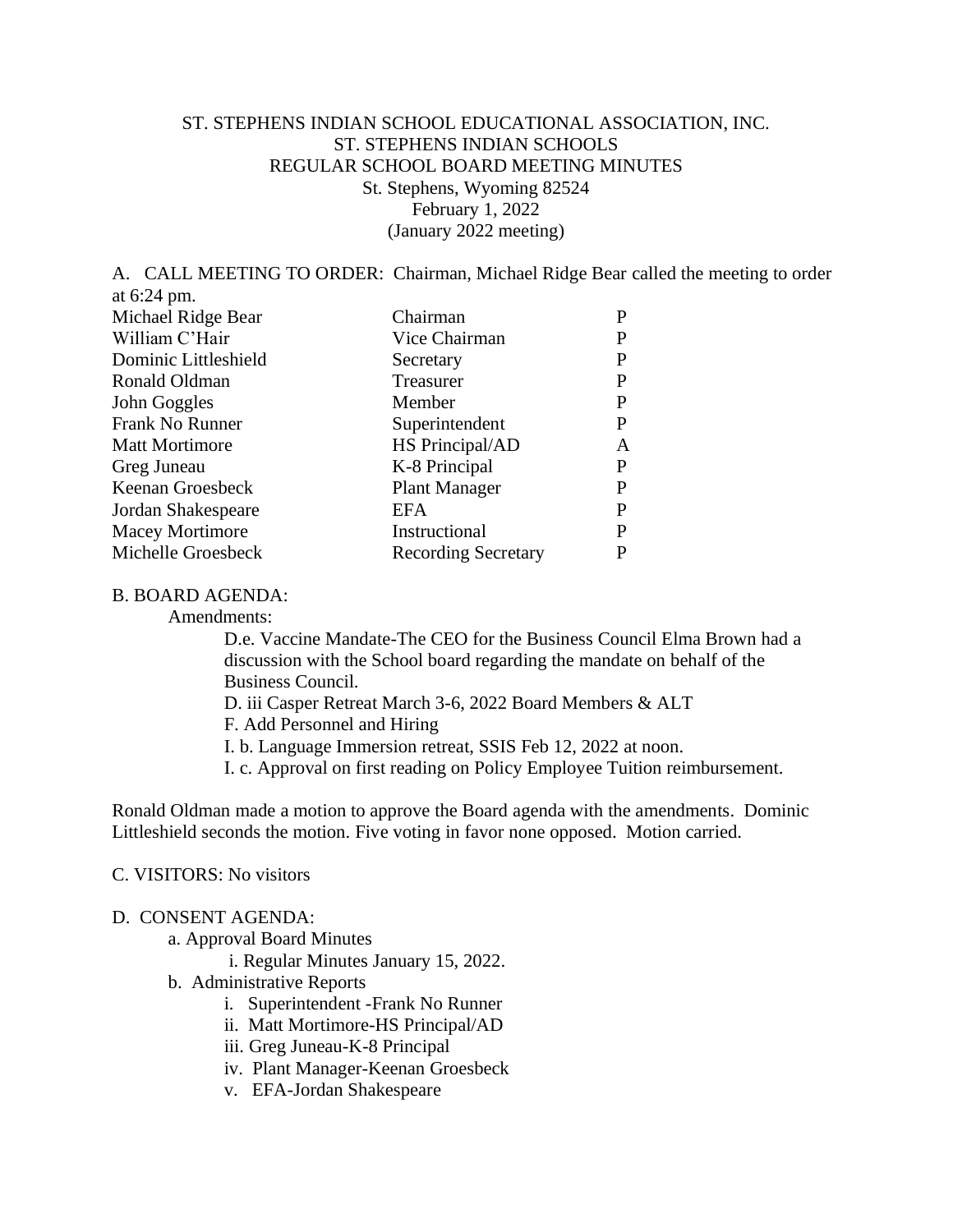vi. Instructional-Macey Mortimore

c. Staff Travel In/Out State

i. DCDT International Conference, Myrtle Beach, SC, May 14-17, 2022 Patrick Pasquinelli

ii. Language Immersion Meeting March 4 & 5, 2022 Staff TBA

iii. Casper Retreat March 3-6, 2022 School board & ALT.

d. Student Travel In/Out State

e. Vaccine Mandate-The CEO for the Business Council Elma Brown had a discussion with the School board regarding the mandate on behalf of the Business Council.

*Please see Superintendent No Runner if you have any questions regarding the concerns from the Northern Arapahoe Business Council.* 

Approval of Minutes & Travel & Administrative Reports Dominic Littleshield made a motion to approve consent agenda. John Goggles seconds the motion. Five voting in favor none opposed. Motion carried

## E. FINANCE:

1. Approved School bills from January 4-February 1, 2022 in the amount of \$ 90,718.58 check numbers (EFA will update us on the check #'s) & Schools financial report and all school credit card reports.

Dominic Littleshield moved to pay the bills in the amount of \$ 90,718.58. John Goggles seconds the motion. Five voting in favor none opposed. Motion carried.

## F. EXECUTIVE SESSION:

Personnel & Hiring

Enter into Executive Session: Dominic Littleshield moved to enter into Executive session at 7:17pm. To discuss issues on Personnel. William C'Hair seconds the motion. Five voting in favor none opposed. Motion carried.

Chairman-Michael Ridge Bear reconvened the meeting at 7:48pm.

Action taken

Erin Duran will be hired as the Payroll Specialist

Jeanie Fletcher was hired as a 12-month Temporary accounting clerk

Robin St. Clair hourly wage will be changed from \$14 an hr. to \$16 an hour.

Dominic Littleshield moved to approve action taken. William C'Hair seconds the motion. Five voting in favor none opposed. Motion carried.

#### G. PERSONNEL:

a. Approved the resignation letter from Jeffrey WarEagle-Lebeau.

Ronald Oldman made a motion to approve the resignation letter from Jeffrey LeBeau. Dominic Littleshield seconds the motion. Five voting in favor none opposed. Motion carried.

b. Approved to hire Jody Whiteman for the Special Education Parent/Student Liaison Dominic Littleshield made a motion to approve the hire of Jody Whiteman. Ronald Oldman seconds the motion. Five voting in favor none opposed. Motion carried.

c. Approved to hire Jeffrey Swistowicz as the Elementary Reading Interventionist for SY 21-22.